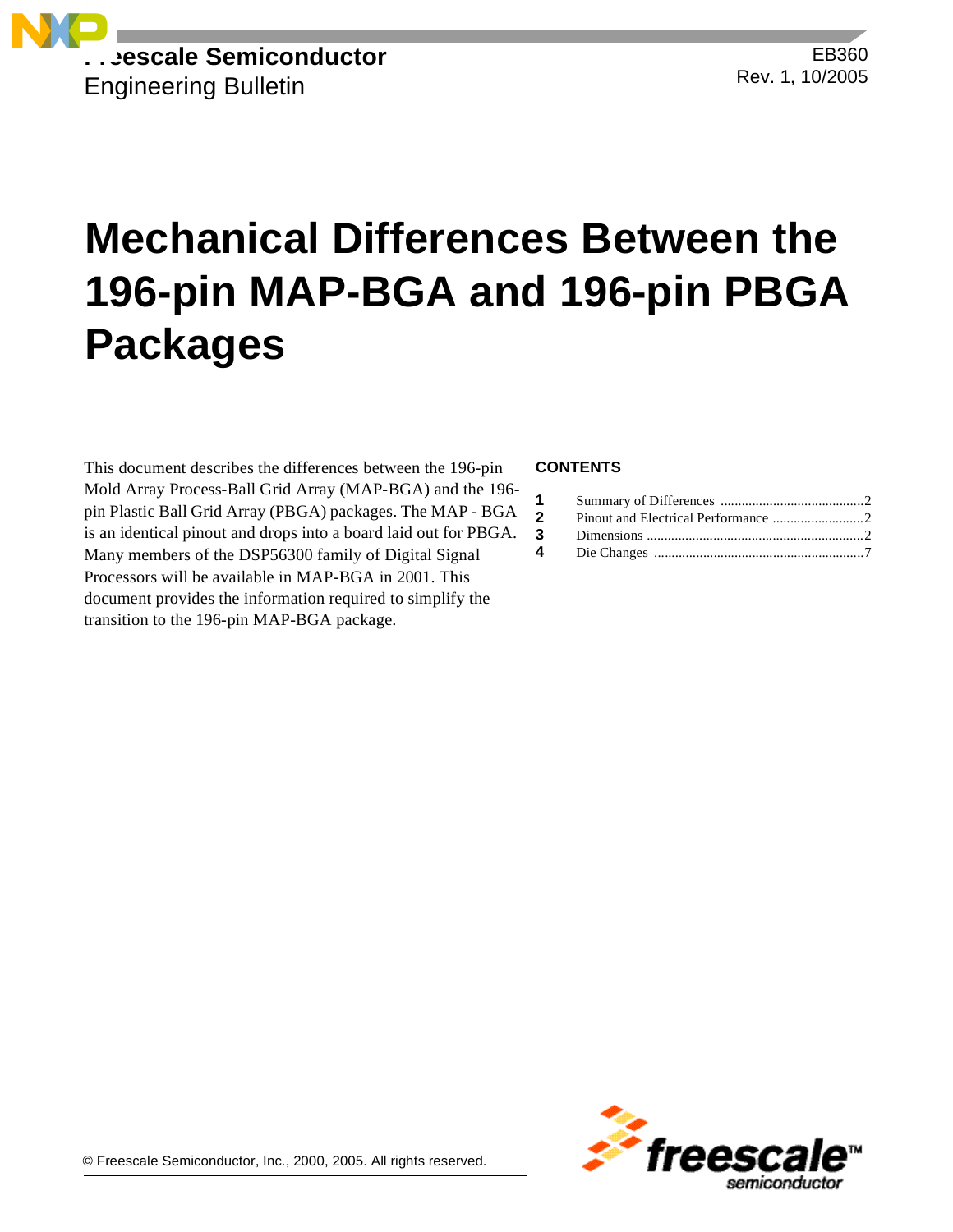

**Summary of Differences**

# **1 Summary of Differences**

The 196-pin MAP-BGA will be Motorola's production ball grid array (BGA) package and will eventually replace the 196-pin plastic ball grid array (PBGA) on selected member of the DSP56300 family. **[Table 1](#page-1-0)** summarizes the differences between these two packages.

<span id="page-1-0"></span>

|                                | 196-pin MAP-BGA         | 196-pin PBGA      | <b>Difference</b>                               |
|--------------------------------|-------------------------|-------------------|-------------------------------------------------|
| X-Y Dimensions                 | $15 \times 15$ mm       | 15x 15 mm         | N/A                                             |
| <b>Ball Pitch</b>              | $1.0 \text{ mm}$        | 1.0 <sub>mm</sub> | N/A                                             |
| Pinout                         |                         |                   | N/A                                             |
| Electrical<br>Performance      |                         |                   | N/A                                             |
| Package Height                 | $1.60$ mm max           | $1.75$ mm max     | MAP-BGA has lower maximum profile               |
| $0_{JA}$                       | 50 (no airflow)         | 50 (no airflow)   | N/A                                             |
| <b>Moisture Sensitivity</b>    | MSL3 capable            | MSL3 capable      | N/A                                             |
| Coplanarity<br>Specification   | $0.10$ mm               | $0.15$ mm         | MAP-BGA has a tighter spec.                     |
| <b>Encapsulent Method</b>      | <b>Transfer Molding</b> | Liquid dispensing | Different                                       |
| Tg                             | 175 deg. C              | 159 deg C         | Map-BGA superior                                |
| Singulation                    | Saw cutting             | Punch shear       | Different process but no mechanical differences |
| <b>Flammability Rating</b>     | VO                      | HB.               | MAP-BGA is superior                             |
| Package Identifier             | VF                      | GC                | Different                                       |
| Packing Trays/Tape<br>and Reel |                         |                   | N/A                                             |
| Solder Balls                   |                         |                   | N/A                                             |

**Table 1.** Differences Between 196-Pin MAP-BGA and PBGA

## **2 Pinout and Electrical Performance**

Pinout and electrical performance is identical for a given device on both MAP-BGA and PBGA packages. For details on pinout and electrical performance, refer to the data sheet of the particular device.

# **3 Dimensions**

Mechanical drawings of each package are shown in **[Figure 1](#page-2-0)** through **[Figure 4](#page-5-0)**.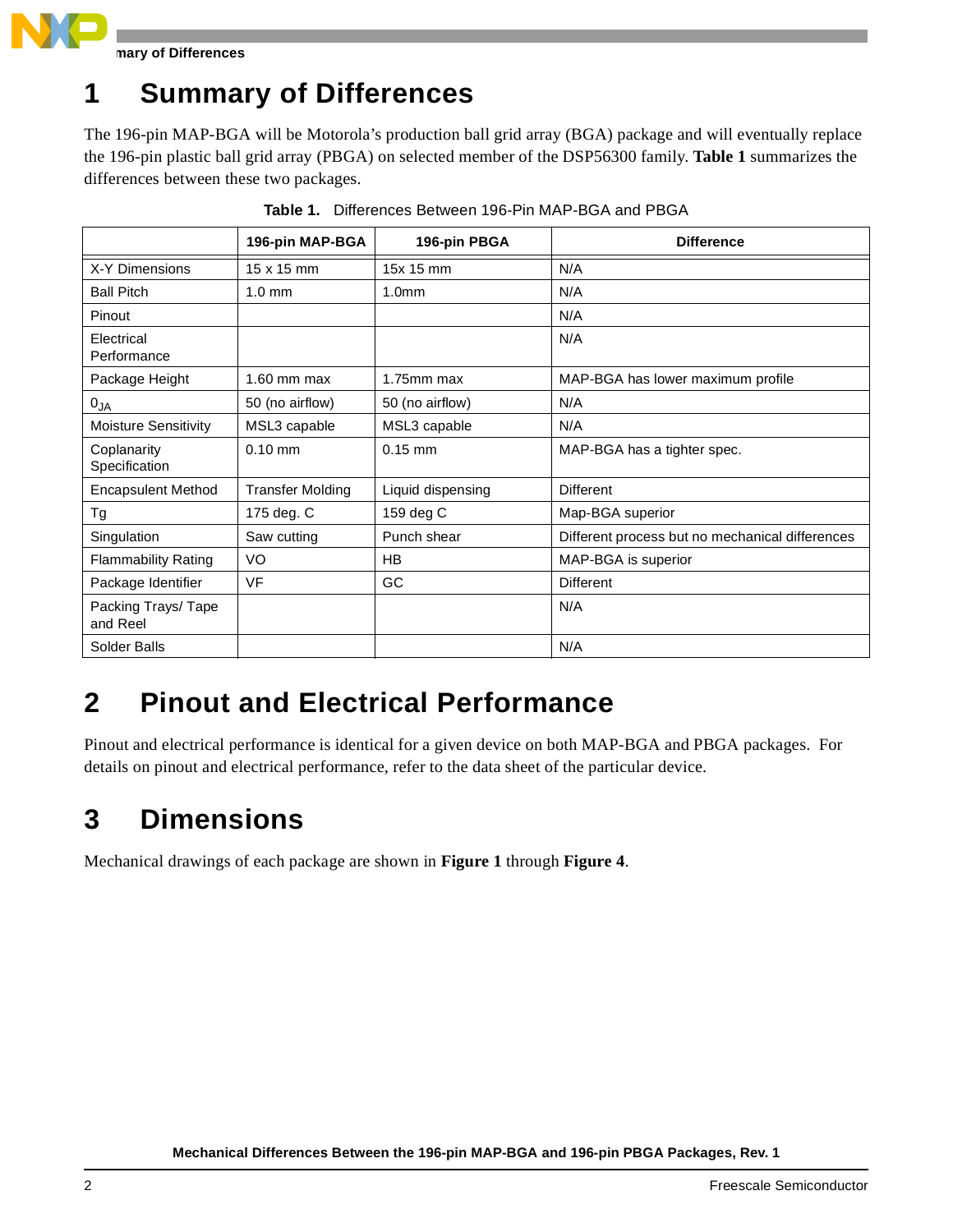





<span id="page-2-0"></span>**Figure 1.** PBGA Mechanical Outline 1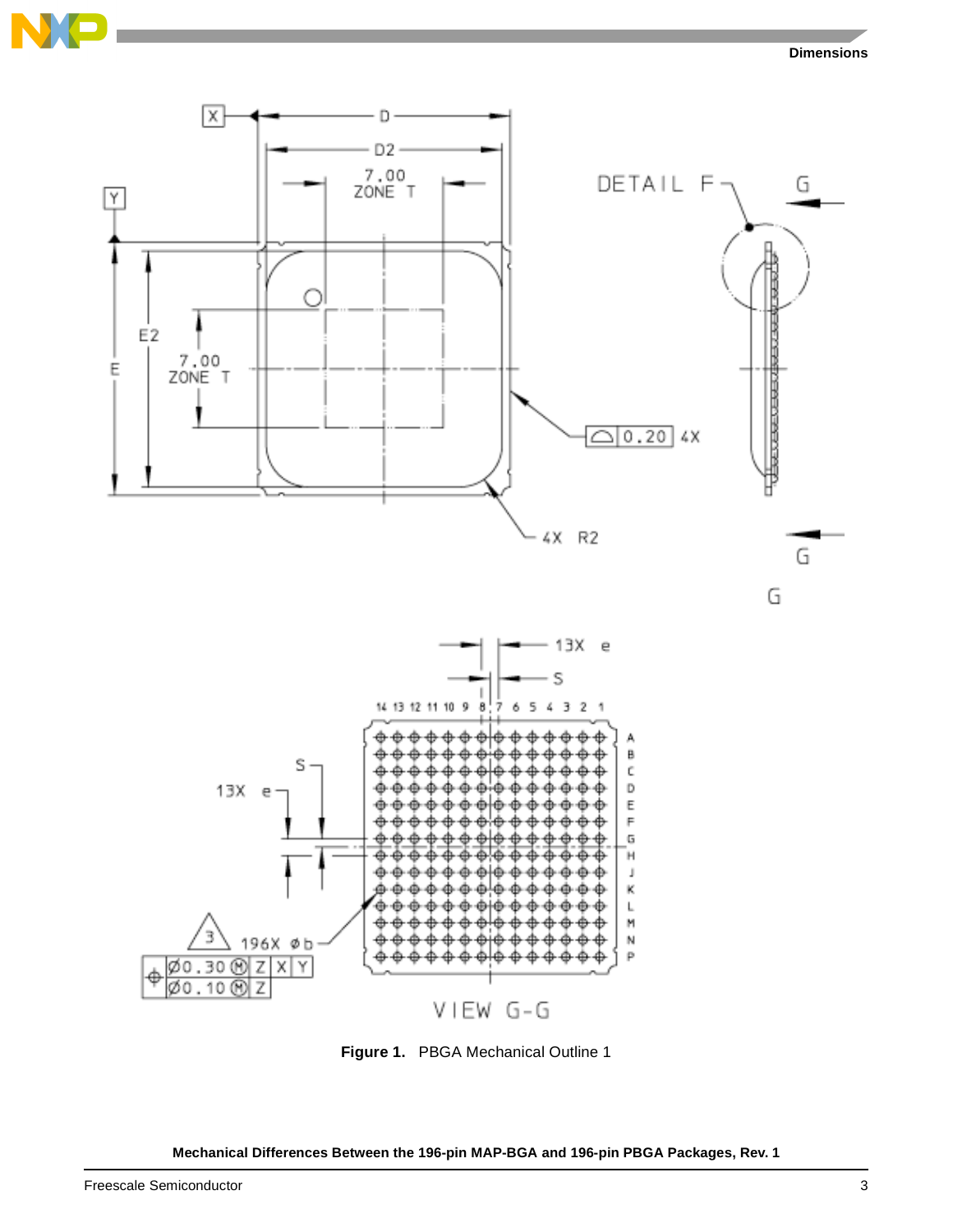



DETAIL F<br>VIEW ROTATED 90° CLOCKWISE

| MIN                                                                                                                      | MAX                                                    | NOTES                                                                                                                                                                                                                                                                                                                                                                                                                                           |
|--------------------------------------------------------------------------------------------------------------------------|--------------------------------------------------------|-------------------------------------------------------------------------------------------------------------------------------------------------------------------------------------------------------------------------------------------------------------------------------------------------------------------------------------------------------------------------------------------------------------------------------------------------|
| 0,27<br>0.36 REF<br>0.70<br>0.35<br>15.00 BSC<br>12.00<br>15.00 BSC<br>12.00<br>1.00 BSC<br>2.50 REF<br>0.40<br>0.50 BSC | 1.75<br>0.47<br>1.00<br>0.65<br>15.00<br>15.00<br>2.50 | 1. DIMENSIONS AND TOLERANCES PER ASME<br>Y14.5M-1994.<br>2. DIMENSIONS ARE IN MILLIMETERS,<br>DIMENSION <b>b</b> IS THE MAXIMUM SOLDER BALL<br>DIAMETER MEASURED PARALLEL TO DATUM C.<br>DATUM C (SEATING PLANE)<br>IS DEFINED BY THE<br>SPHERICAL CROWNS OF THE SOLDER BALLS.<br>PARALLELISM REQUIREMENT APPLIES WITHIN<br>ONLY, PARALL<br>ELISM REQUIREMENT SHALL.<br>ZONE<br>EXCLUDE ANY EFFECT OF THE MARKING ON TOP<br>SURFACE OF PACKAGE. |

**Figure 2.** PBGA Mechanical Outline 2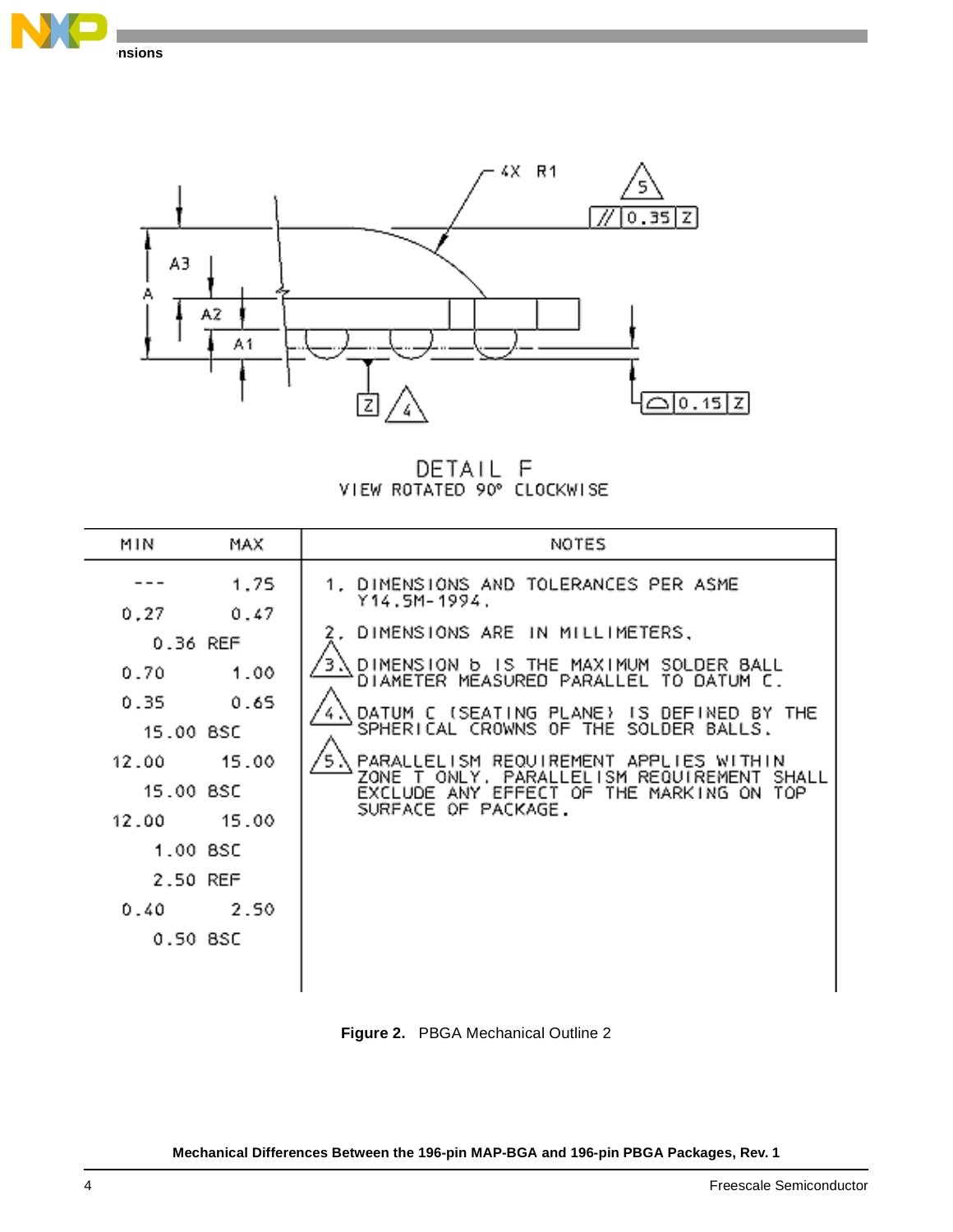

**Figure 3.** MAP Mechanical Outline 3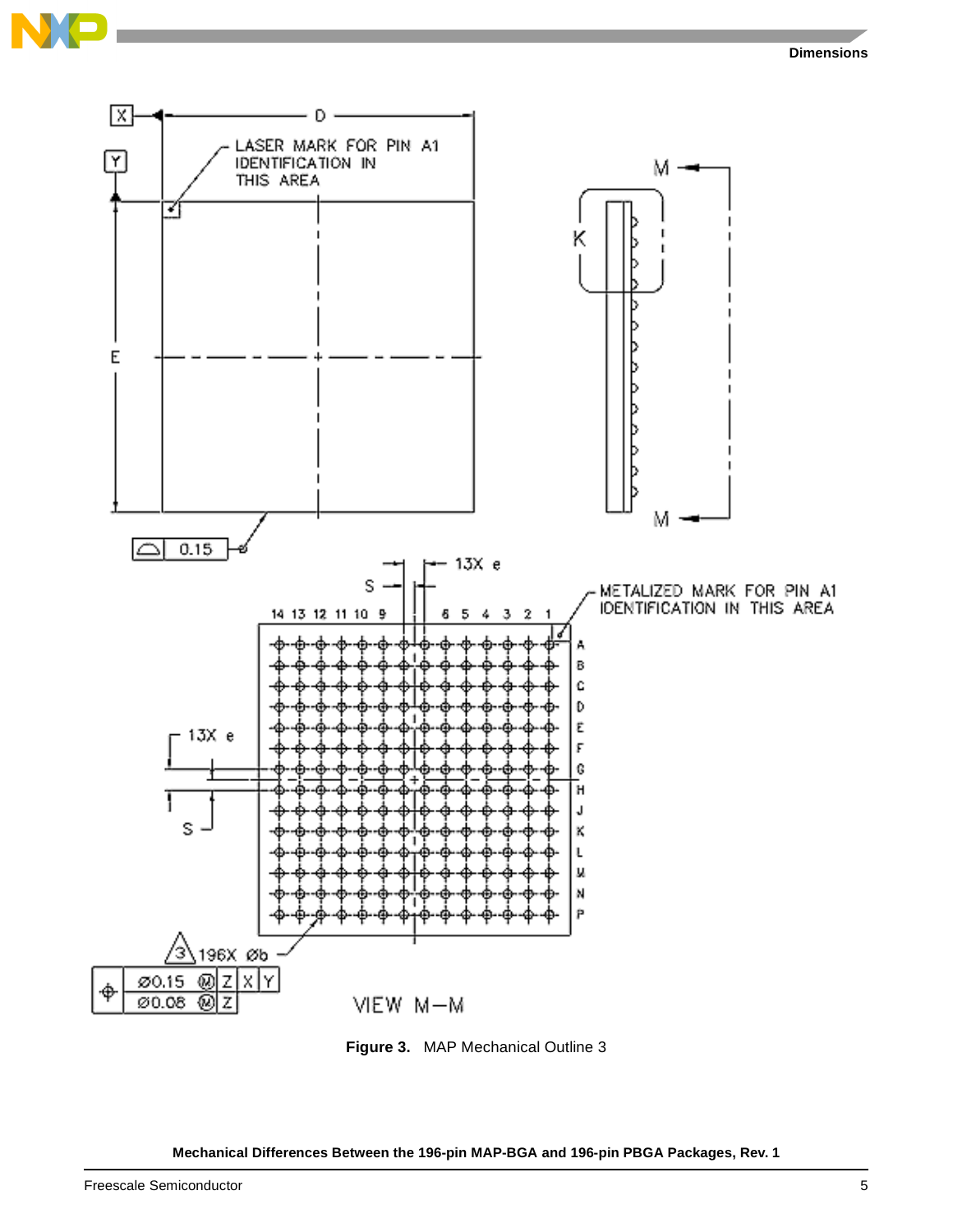



DETAIL K ROTATED 90' CLOCKWISE

| DIM | МN        | MAX      | NOTES                                                                                    |
|-----|-----------|----------|------------------------------------------------------------------------------------------|
| А   | 1.25      | 1.60     | DIMENSIONS ARE IN MILLIMETERS.<br>1.                                                     |
| A1  | 0.27      | 0.47     | INTERPRET DIMENSIONS AND TOLERANCES PER<br>2.                                            |
| A2  | 1.16 REF  |          | ASME Y14.5M-1994.                                                                        |
| ь   | 0.45      | 0.55     | DIMENSION <b>b</b> IS MEASURED AT THE MAXIMUM<br>SOLDER BALL DIAMETER, PARALLEL TO DATUM |
| D   | 15.00 BSC |          | PLANE Z.                                                                                 |
| E   | 15.00 BSC |          | DATUM Z (SEATING PLANE) IS DEFINED BY THE<br>SPHERICAL CROWNS OF THE SOLDER BALLS.       |
| e   |           | 1.00 BSC |                                                                                          |
| S   |           | 0.50 BSC | PARALLELISM MEASUREMENT SHALL EXCLUDE ANY<br>EFFECT OF MARK ON TOP SURFACE OF PACKAGE.   |
|     |           |          |                                                                                          |
|     |           |          |                                                                                          |
|     |           |          |                                                                                          |
|     |           |          |                                                                                          |
|     |           |          |                                                                                          |
|     |           |          |                                                                                          |

<span id="page-5-0"></span>**Figure 4.** MAP Mechanical Outline 4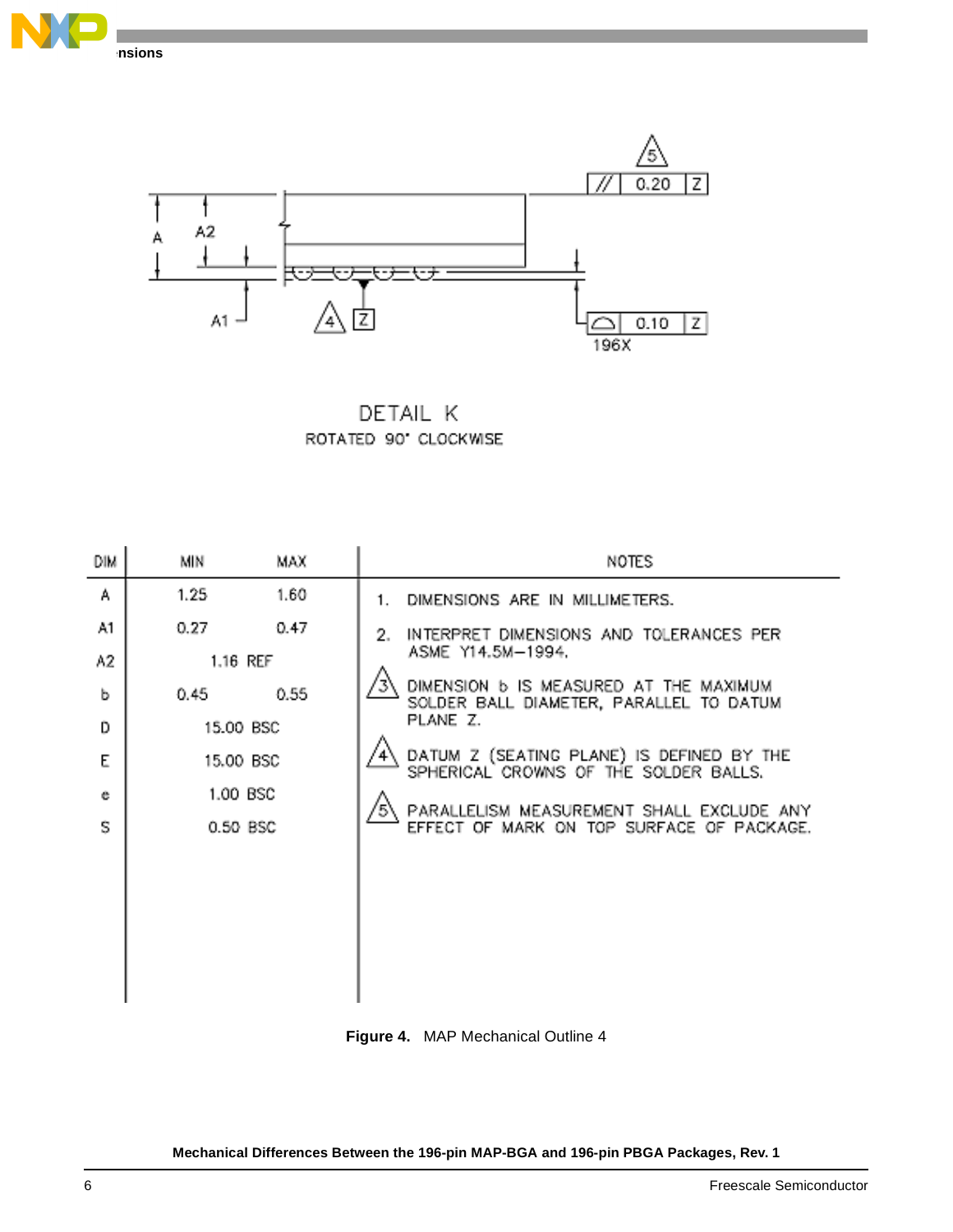

# **4 Die Changes**

There are no changes to the die used in the MAP-BGA package. Identical wafers are used for both MAP-BGA and PBGA packages.